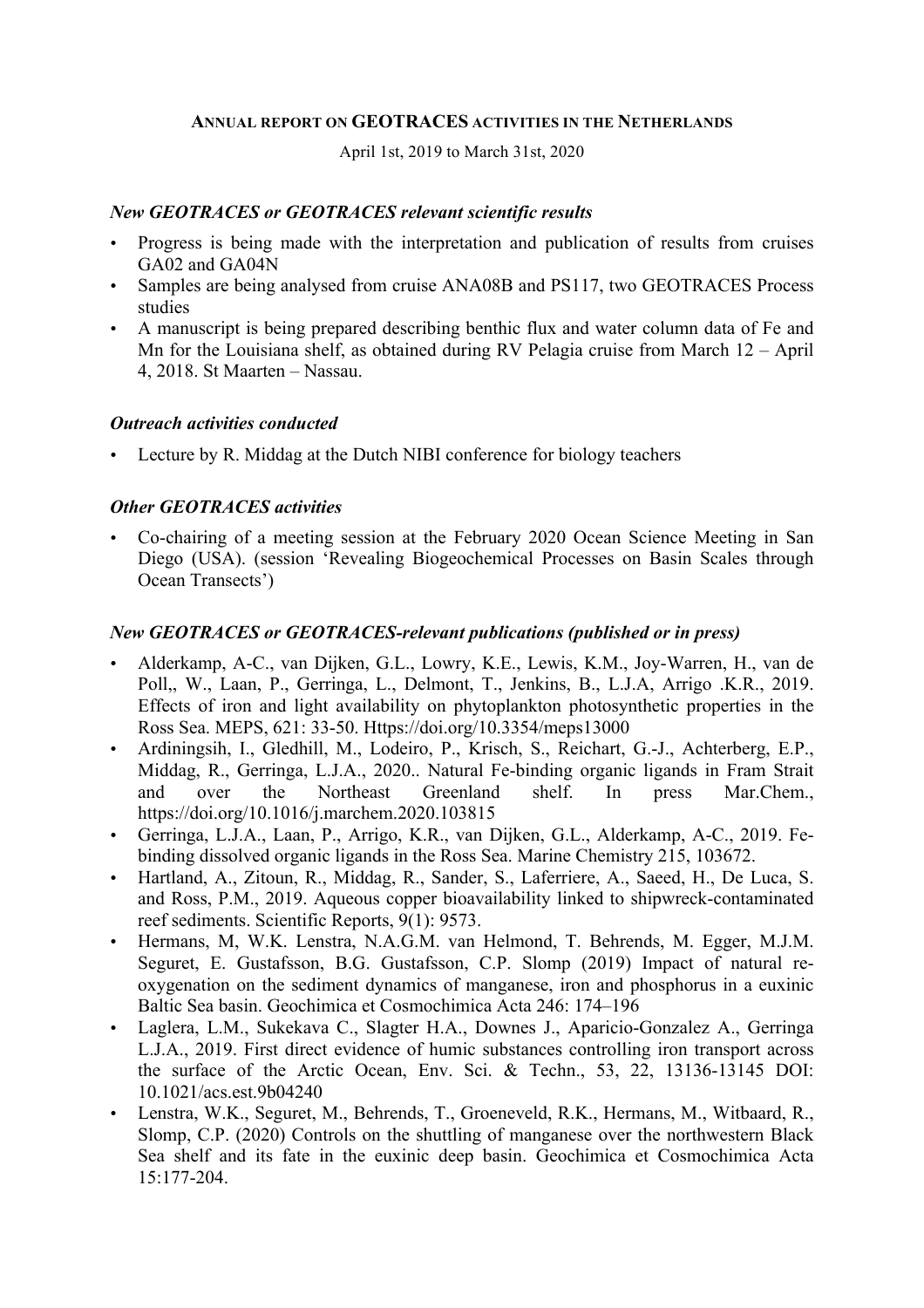- Middag R., de Baar H.J.W., Bruland K.W., van Heuven S.M.A.C., 2020. The Distribution of Nickel in the West-Atlantic Ocean, Its Relationship With Phosphate and a Comparison to Cadmium and Zinc. Frontiers in Marine Science, 7
- Wu, M., McCain, J.S.P., Rowland, E., Middag, R., Sandgren, M., Allen, A.E. and Bertrand, E.M., 2019. Manganese and iron deficiency in Southern Ocean Phaeocystis antarctica populations revealed through taxon-specific protein indicators. Nature Communications, 10(1): 3582.

# *Completed GEOTRACES PhD or Master theses*

- F. Wille, MSc thesis, University of Utrecht, 21-04-2020. Particulate trace metal dynamics in the Amundsen Sea Polynya, the Southern Ocean. Advisors: R. Middag, M. van Manen and G.J. Reichart.
- W.K. Lenstra. PhD thesis. Dynamics of iron and manganese in the Black Sea and Baltic Sea. Utrecht studies in Earth Sciences 192. 275 pages.

# *GEOTRACES presentations in international conferences*

- Ardiningsih, I., Gerringa, L., Middag, R., Gledhill, M., Lodeiro, P., Krisch, S., Reichart, G.J. Natural iron-binding organic ligands in the fram strait, Arctic Ocean. Poster presentation at the 2019 Gordon Conference on Chemical Oceanography, 15/18-07-2019, Holderness (NH) USA.
- Dulaquais, G., Crampond, K., Waeles, M., Gerringa, L.J.A., Middag, R., Rijkenberg, M., Boye, M., Riso, R. Links between Iron and Humic Substances Biogeochemistry in the Ocean. Oral presentation at the 2019 Goldschmidt meeting, 22-08-2019, Barcelona, Spain.
- Kleint, C., Bach, W., Sander, S.G., Zitoun, R., Middag, R., Laan, P., Koschinsky, A. Hydrothermal Fluxes of Trace Metals (Such as Zn and Fe) into Surface Waters along the Kermadec Intraoceanic Arc. Oral presentation at the 2019 Goldschmidt meeting, 19-08- 2019, Barcelona, Spain.
- Lenstra, W.K., N.A.G.M. van Helmond, Olga Zygadlowska, R. van Zummeren, R. Witbaard, C.P. Slomp. Release of iron and manganese from Louisiana shelf sediments and impact on the water column. Oral Presentation. Goldschmidt, Barcelona, 2019.
- Middag, R., Bertrand, E.M., Brussaard, C.P.D., Ardiningsih, I., Eich, C.U.M, Gerringa, L.J.A., van Manen, M.H., Pont, S.B.E.H., Reichart, G.J., Tian, H.A. Dissolved bioessential metals in the Lazarev and Weddell Sea. Poster Presentation at the 2020 Ocean Science Meeting, 18-02-2020, San Diego, USA.
- Middag, R., Bertrand, E.M., Brussaard, I. Ardiningsih. C.P.D., Eich, C.U.M, Gerringa, L.J.A., van Manen, M.H., McCain, J.S.P., Pont, S.B.E.H., Reichart, G.J., Tian, H.A. Dissolved iron in the Southern Ocean and coastal seas. Oral presentation at the 2019 NAC (Netherlands earth science meeting), 15-03-2019, Utrecht, Netherlands.
- Middag, R., de Baar, H., Bruland, K. Distribution of Nickel along the GEOTRACES GA02 section and correlations with Phosphate, Cadmium and Zinc. Poster presentation at the 2019 Gordon Conference on Chemical Oceanography, 15/18-07-2019, Holderness (NH) USA.
- Seyitmuhammedov, K., Stirling, C., Reid, M., Van Hale, R., Arrigo, K., Middag, R. Sources and Sinks of Fe during the Early Austral Spring Offshore from the Western Antarctic Peninsula. Oral presentation at the 2019 Goldschmidt meeting, 22-08-2019, Barcelona, Spain.